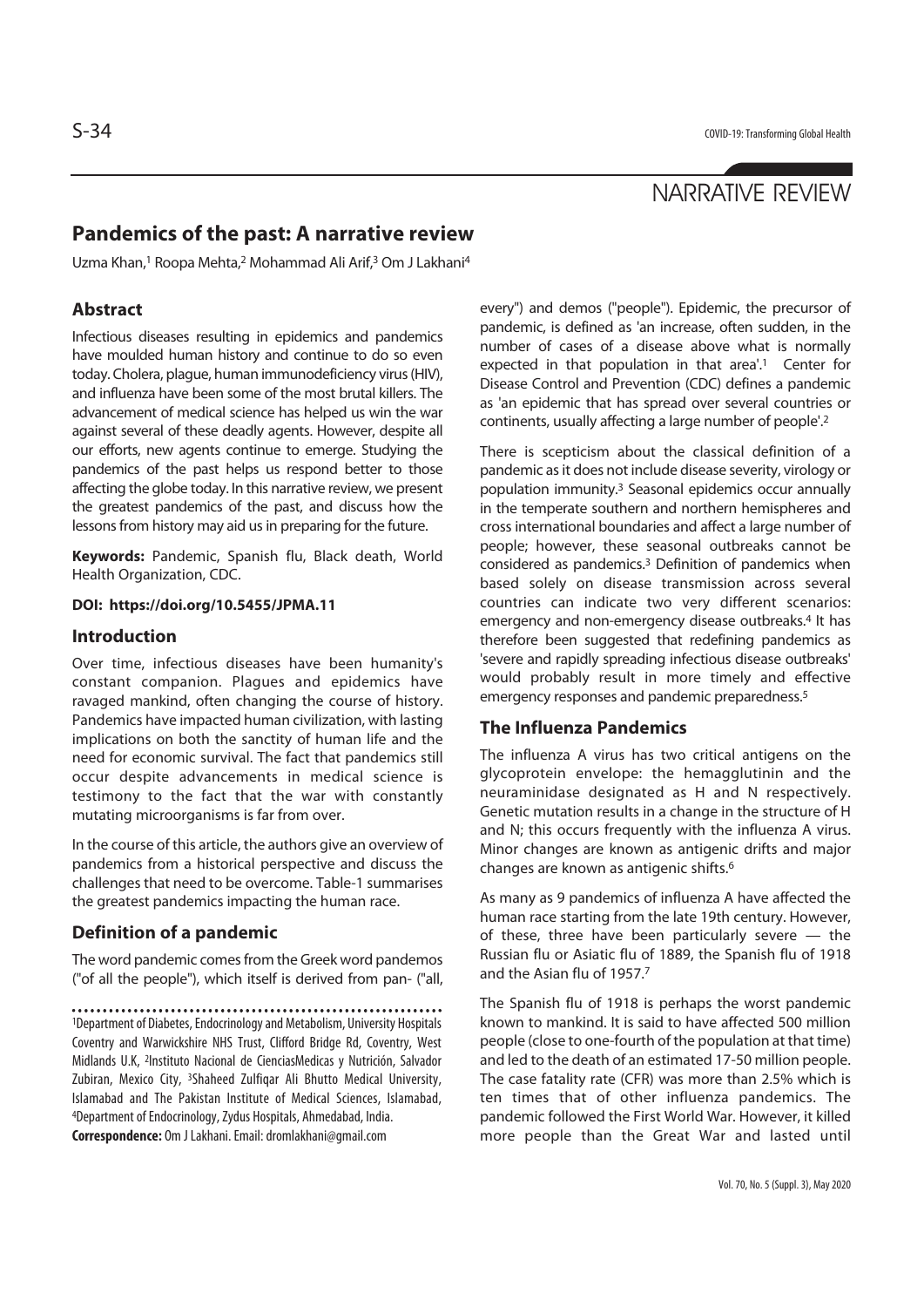**Table-1:** A summary of notable pandemics in the human history.

| <b>Name</b>                       | <b>Infection causing agent and subtype</b> | <b>Dates</b> | Possible region of origin | <b>Reported deaths</b> | <b>Case fatality rate</b> |
|-----------------------------------|--------------------------------------------|--------------|---------------------------|------------------------|---------------------------|
| Plaque of Justinian               | Yersinia Pestis                            | 541-42       | Unclear                   | 25-100 million         | Unknown                   |
| The Black Death                   | Yersinia Pestis                            | 1347-50      | Asia                      | 75-200 million         | Unknown                   |
| The First Cholera Pandemic        | Vibrio cholerae                            | 1817-24      | India                     | 1-2 million            | Unknown                   |
| The Second Cholera Pandemic       | Vibrio cholerae                            | 1826-37      | India                     | Unknown                | Unknown                   |
| The Third Cholera Pandemic        | Vibrio cholerae                            | 1846-60      | India                     | 1-2 million            | Unknown                   |
| <b>Russian Flu or Asiatic Flu</b> | Influenza A (Subtype unclear)              | 1889-90      | Russia                    | 1 million              | $0.1 - 0.28%$             |
| The Third Plague Pandemic         | Yersinia Pestis                            | 1894-1959    | China                     | 15 million             | Unknown                   |
| Spanish Flu                       | Influenza A (subtype H1N1)                 | 1918-20      | Unclear                   | 17-50 million          | $>2.5\%$                  |
| Asian Flu                         | Influenza A (subtype H2N2)                 | 1957-58      | China                     | 1-4 million            | $< 0.2\%$                 |
| <b>HIV/AIDS Pandemic</b>          | HIV                                        | 1960-Present | Africa                    | 32 million             | 100%                      |
| The Seventh Cholera Pandemic      | Vibrio cholerae                            | 1961-Present | Indonesia                 | 155 thousand           | Unknown                   |
| Hong-Kong Flu                     | Influenza A (H3N2)                         | 1968-69      | Hong-Kong/China           | 1-4 million            | $< 0.2\%$                 |

December 1920. The pandemic was caused by the H1N1 strain of influenza A. A large number of deaths in this pandemic were caused by secondary bacterial infections.8

The 'Russian flu' or the 'Asiatic flu' started in 1889 and killed close to a million people worldwide. This was the earliest flu pandemic recorded in human history. The CFR were estimated to range from 0.1-0.28%.9 The antigenic characteristics of the influenza strain have been a subject of debate.7

One of the most recent influenza pandemics to affect mankind was the Swine flu pandemic of 2009. It was caused by the H1N1 strain of influenza A. The index case was reported from Vercruz, Mexico.10 The pandemic affected 1.6 million people worldwide and estimated deaths range from 151,700 - 575,400 worldwide.11 Though initial reports of high mortality from Mexico led to an overestimation of the CFR,12 the final CFR was estimated to be close to 0.04% which was much lower than the other great influenza pandemics of the past.13

## **The Cholera Pandemics**

Cholera is an acute, diarrhoeal illness caused by intestinal infection with the bacterium Vibrio cholerae commonly spread by ingestion of contaminated food or water. The spectrum ranges from mild to severe, with a classical clinical presentation of profuse watery diarrhoea, sometimes described as "rice-water stools".14

Although there is a distinct possibility that cholera was recognised by ancient Greek physicians, Hippocrates (5th-4th century BCE) and Galen (2nd-3rd century CE), Gaspar Correa, a Portuguese historian, gave one of the first detailed accounts of the clinical aspects of an epidemic of "moryxy" in India in 1543.15

Seven cholera pandemics have occurred in the past 200

years, with the first pandemic originating in India in 1817. Additionally, there have been several documented outbreaks in recent times, such as the 1991-1994 outbreak in South America and, more recently, the 2016- 20 Yemen cholera outbreak.16

The first pandemic occurred near Calcutta, starting in 1817 through 1824, and dispersed from India to Southeast Asia, the Middle East, Europe, and Eastern Africa through trade routes. The second pandemic lasted from 1826 to 1837 and particularly affected North America and Europe. The spread was due to the result of advancements in transportation and global trade, and increased human migration.17

The third pandemic erupted in 1846, lasting 14 years, and extended to North Africa reaching as far as South America. The fourth pandemic lasted from 1863 to 1875 and spread from India to Naples and Spain. The fifth pandemic was from 1881-1896 and started in India and spread to Europe, Asia, and South America. The sixth pandemic started in India and lasted from 1899-1923.17

The seventh pandemic originated in 1961 in Indonesia and is marked by the emergence of a new strain, nicknamed El Tor, which perhaps still persists in developing countries.18

## **The Plague**

Plague is a deadly disease that continues to be relevant today, with re-emergence (about 2000 cases a year) reported in parts of Africa, Asia and the Americas.19 The causal agent is Yersinia pestis, an enzootic gram-negative bacterium, famously harboured by the black rat.20 The infection is acquired through the bite of infected vector fleas, but can also be transmitted via bodily fluids or respiratory droplets. The incubation period is 1-7 days, after which a flu-like illness develops.<sup>21,22</sup> There are three major forms of plague; bubonic (the most common,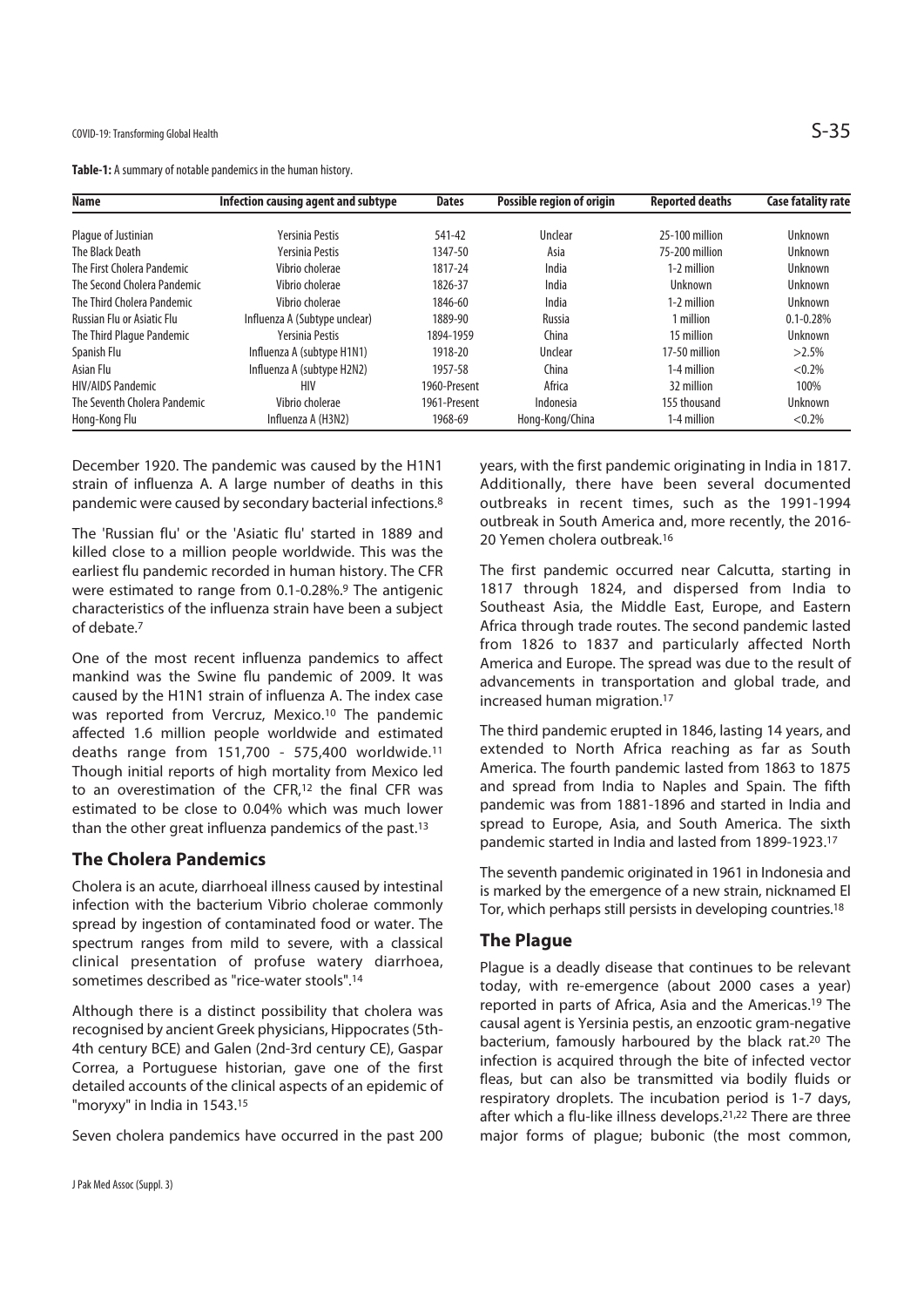characterised by lymph node swellings known as "bubos"), primary or secondary pneumonic (rarest form, but most virulent), and septicaemic. If untreated, the CFR is 50-60%. The mainstay of treatment is supportive care and antibiotics, although multidrug resistant strains are evolving.23 A vaccine for long-term prevention is under development for individuals with high risk of exposure and as a deterrent for bioterrorism.24,25

Three major plague pandemics have occurred, each irretrievably reshaping civilization.26 The first, the Justinian plague occurred in 542-546 AD, spreading from Africa to Egypt, the Mediterranean and up to Constantinople, causing nearly 100 million deaths. The social and commercial disruption marked the end of the Roman Empire. The second pandemic, the notorious "Black Death", occurred in 1347-1350, with outbreaks continuing for almost 500 years. It originated in Asia and spread to Europe and Russia, resulting in the loss of a quarter of the European population.27 The concept of "quarantine" was implemented with travellers arriving in the port of Venice being isolated for 40 days.28 In addition, doctors started using a special leather uniform in order to avoid direct contact with patients. The final pandemic began in China in 1894 and spread rapidly throughout the world carried by rats aboard steamships; related outbreaks continued until 1959, resulting in a final death toll of about 15 million, the majority in India.<sup>29</sup>

## **The HIV Pandemic**

Among the infectious agents plaguing humans, human immunodeficiency virus (HIV) emerged as a global threat relatively recently in the late twentieth century. Acquired immunodeficiency syndrome (AIDS) was first recognised as a disease in the early 1980s when young homosexual men succumbed to atypical opportunistic infections and rare malignancies.30,31 Fear spread rapidly across nations of what was termed the "gay plague". HIV-1, a retrovirus, was subsequently identified as the causative agent that preferentially infected CD4+ T lymphocytes.31

It is believed that HIV-1 started as a zoonosis from primates, but evolved to spread in humans through sexual activity and intravenous drug use, as well as vertical transmission from mother to child. Heterosexual spread of the virus was identified later and haemophiliacs were found to be at greater risk of infection.31

Unfortunately, the initial HIV epidemics of the 1980s were not self-limiting and could not be contained. Human behaviour and migration, together with the long, infectious and asymptomatic incubation period of the virus facilitated its spread.32 AIDS-related illnesses spared no region of the world, and wreaked the most havoc among the world's poorest and underprivileged communities, with the highest prevalence rates recorded in sub-Saharan Africa.33,34

Advances in understanding the molecular biology of the HIV virus together with a concerted global effort has led lifesaving international surveillance, screening, preventative measures and antiretroviral treatment. However, this has not been without considerable challenges related to drug toxicities, non-compliance with regards to complex treatment regimens, drug resistance and variable access to treatment.35,36

The pandemic form of HIV-1 has infected almost 75 million people and 32 million have died from AIDS-related illnesses over the last four decades. Given its devastating consequences, there remains an unmet need to stop the transmission of this deadly virus, and the most important challenge is therefore to develop a safe and effective HIV vaccine. Constant efforts to change human behaviour and reduce the stigma surrounding AIDS remain crucial.37

## **Lessons to Learn**

This review clearly shows the recurring nature and persistence of pandemics. Certain microorganisms are more successful than others in being causal agents. Influenza has the ability to mutate with relative frequency and will continue to be relevant. Cholera and plague rely on manmade situations. These agents can thrive after wars or natural disasters and are more likely in crowded living conditions and poor sanitation. With conflict zones and millions living in poverty, outbreaks will continue to occur, having profound social and economic consequences. The HIV virus shows us how a novel agent can change human behaviour. The discrimination against certain groups was driven by fear and ignorance among the population. It also showed us how, despite a slow government response, pressure from activists and the implementation of public health programmes pushed the testing and treatment forward, helping to control the pandemic and destigmatise the disease.

Returning to where we are today, a world in which the growing global connections and interactions function as a driving force behind pandemics. Passenger air traffic has nearly doubled in the past decade. Urbanisation in the developing world brings more and more rural residents into denser population centres. The population explosion, together with greater longevity is also relevant. These macro trends are having a profound impact on the spread of infectious disease throughout the world. The current coronavirus pandemic has brought new challenges. Social distancing and quarantine measures,